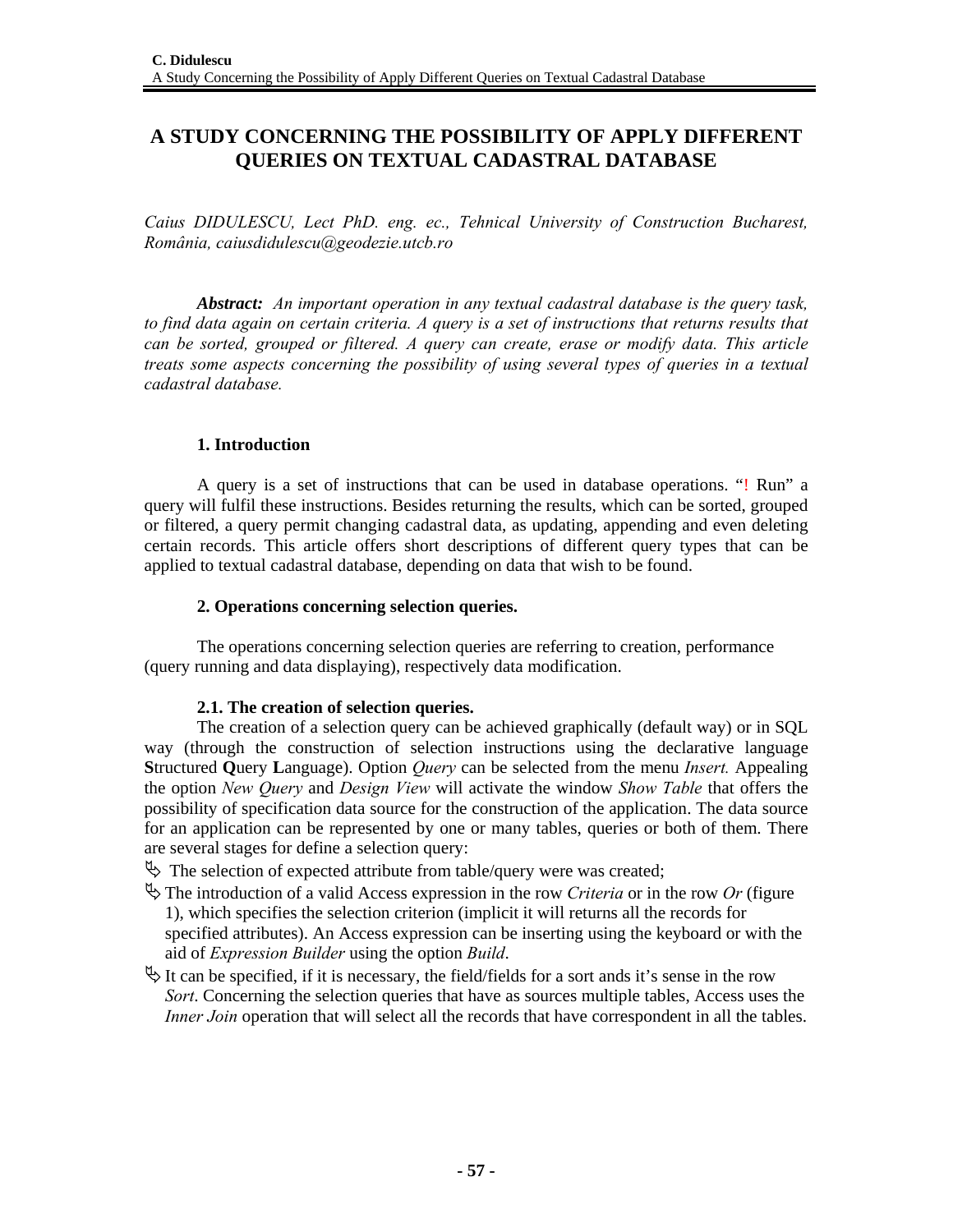



#### **2.1.1. Calculable fields in the selection queries.**

The selection queries can contain also calculable fields. These fields return, when the query is performed, the value of their associated Access expressions. It can be added a calculable field in a query using a new column. In this column type the name of the calculable field, after that add the colon and the wanted expression. My query from the figure 1 calculates the difference between the surface from measurements and the surface from papers.

The elements of an Access expression are: operators, constants, identifiers and functions.

# *The operators* are classified in:

- $\updownarrow$  *Arithmetic's*: +, -, \*, /, Mod ( returns the rest of dividing an integer) and *^* (in exponent progress)
- $\mathcal{L}$ *For assignation and compare:*  $=$ *, <,*  $\geq, \leq, \geq, \leq$ . These returns the logical values True or False.
- ª*Logics*: And, Or, Not.
- $\rightarrow$  *For concatenate the strings of characters*: +, &
- ª *For identification:* ! and . (Point). These two characters are used as separators which combine the name of the collections.
- $\mathcal{F}$ *For object:* to distinguish the name of the objects from those of properties.

ª*Other operators: IS, LIKE, IN,* 



 The operator *BETWEEN* is used to select the records in a certain lapse of time. The query from the figure 2 will display the cadastral numbers issued in the period 01.01.2008 - 31.12.2008.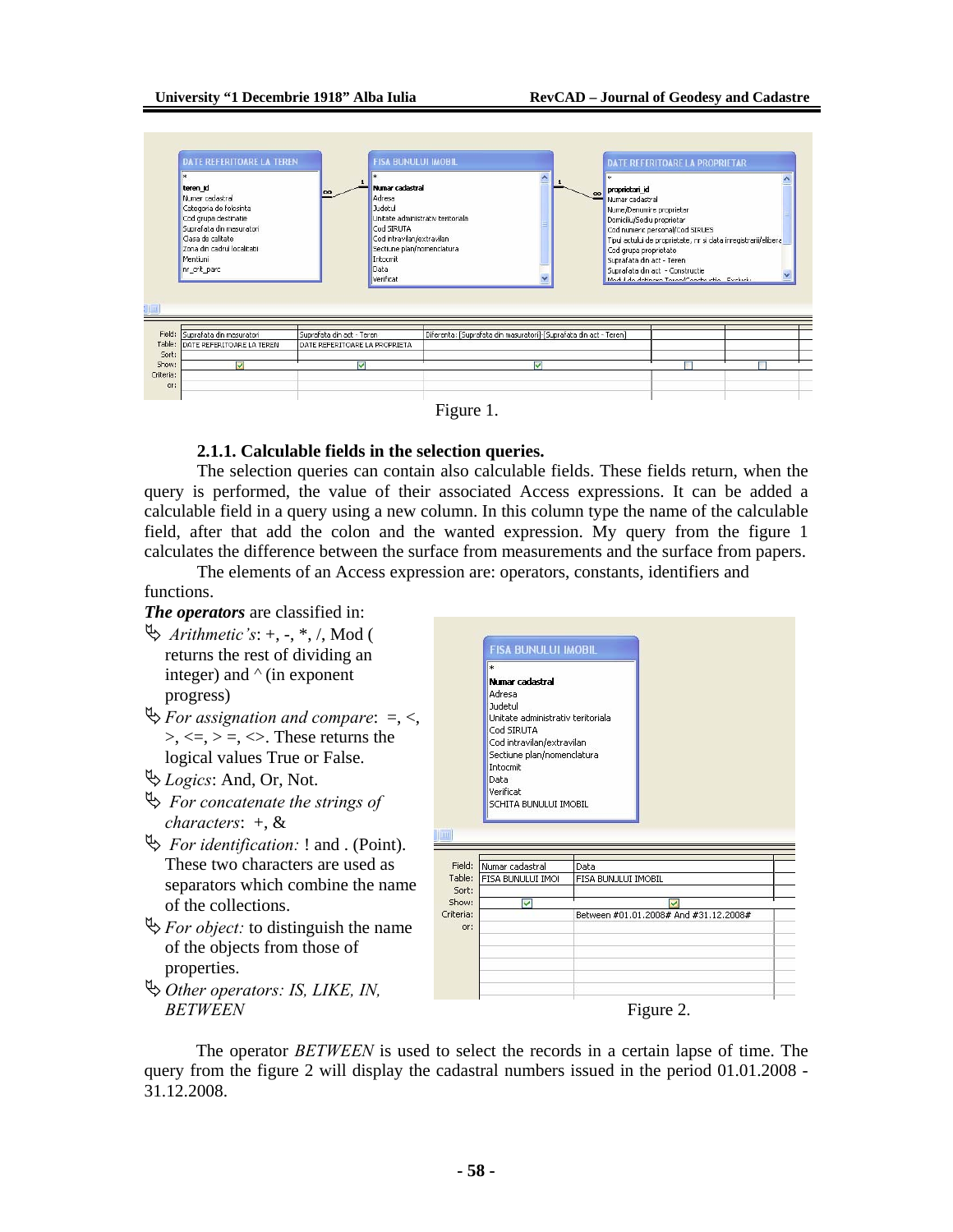The Access expressions using the operator *LIKE* permit the specification of some selection criteria for searching a string in a text. Inside the text it can be used the generic characters "?" (that replace any character in the position in which appears) and \* (anything in the position in which appears and in the subsequent positions).

For example the expression *Like("\*escu")* from the figure 3 shall permit the selection of all the owners with names that have the finishing part *"escu"*. Figure 3.

The operator *IN* specifies



the lots of values admitted for an attribute. The query from the figure 3 shall select all the owners with name finished in *"escu"* and hold properties that received cadastral numbers in the zone delimitated by the map sheets *"6-A-1"* and *"6-B-2"*.

 *The constants* used in Access expressions can have a numerical nature (for example 206265, 06), text (for example:"44","Iustin") or calendar date (for example #11/06/2008# that indicates data 6 November 2008).

 *The identifiers* are Access object names (tables, attributes, forms) such as in the example:

*[Forms]![Form FISA BUNULUI IMOBIL]![Numar cadastral].*

The values for the criteria definition can be taken over from the previously created forms through the mediation of identifiers.

*The functions* can be different kinds:

- ª*Mathematics*: *ABS()* returns the absolute value of a number, *INT()* returns the integer part of a numerical value, *ROUND()* rounds off a value with a certain number of decimal, *SUM()* calculates the sum, *AVG()* calculates the arithmetic mean and so forth.
- $\rightarrow$  *Text function: Len()* returns the length of a string, *Trim()* eliminates the spaces from beginning and the ending of the string, *Left()* returns first *n* characters from the beginning of the string.
- ª*Calendar date: Date()* returns the current date; *Month( Date())* returns the number of the current calendar month, *Year( Date())* returns the current year.
- $\Rightarrow$  *Financial functions: PV()* returns the current value of a paid annuity in periodical equal parts, *SLN()* returns the value of a fixed resource redemption after a certain period (linear redemption) and so on.
- $\rightarrow$  *Other functions: ISNUMERIC(), ISNULL(), et cetera.*

# **3. Queries with parameters.**

 The selection queries presented until now return always the records from the source tables corresponding to a certain fixed criteria: all cadastral numbers issued in a certain period of time. Time and again, it is useful that the criterion of a selection query to be defined to a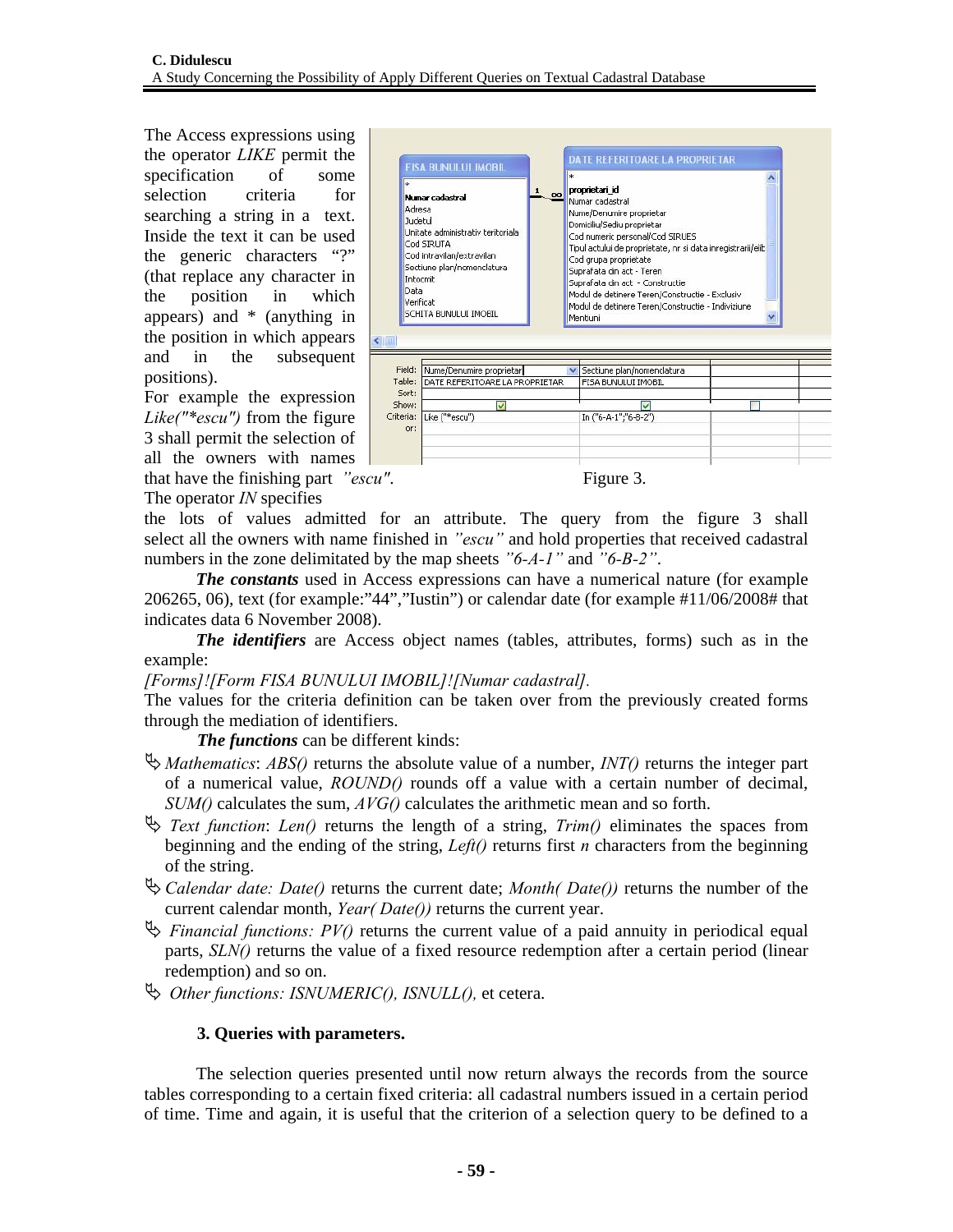general level and personalized by user, depending on his inform needs (defining more accurately what recordings of the attribute are searched) just in the moment of the query performance.

Such query is characterized through the fact that in line *Criteria*, it is specified, between square brackets, a message that will be displayed when the query is performed, permitting for the user to enter the wanted selection criterion. (figure 4).

The parameters can be used not only in the row of criteria, but also in the formulae of calculated fields where variable terms of Access expression are necessary. The example from the figure 4 presents a query that shall solicit the name of an owner, Figure 4



|           | Field: Numar cadastral     | Nume/Denumire proprietar  |  |
|-----------|----------------------------|---------------------------|--|
|           | Table: FISA BUNULUI IMOBIL | DATE REFERITOARE LA PRC   |  |
| Sort:     |                            |                           |  |
| Show:     |                            |                           |  |
| Criteria: |                            | [Tastati nume proprietar] |  |
| or:       |                            |                           |  |
|           |                            |                           |  |
|           |                            |                           |  |

displaying his name and his cadastral number(s).

#### **4. Mixture data queries.**

Access permits designing queries that can apply functions on certain recordings grouped under preestablished criteria. Using these mixture data queries it can be designed applications that can return the total, the average, maximum or minimum of recording groups. To create a mixture data query it is necessary to add the needed fields, that include the calculated fields too, in the *Query Design* and after that activate the button *Totals*  $\Sigma$  from the bar of instruments. As a result of this operation, in the grid *Query Design* shall be available a new row entitled *Total*.

|                | *<br>teren id<br>Numar cadastral<br>Categoria de folosinta<br>Cod grupa destinatie<br>Suprafata din masuratori<br>Clasa de calitate<br>Zona din cadrul localitatii<br>Mentiuni |                                |
|----------------|--------------------------------------------------------------------------------------------------------------------------------------------------------------------------------|--------------------------------|
| Field:         | Suma parcele: Suprafata din masuratori                                                                                                                                         | Suprafata din masuratori       |
| Table:         | DATE REFERITOARE LA TEREN                                                                                                                                                      | DATE REFERITOARE LA TEREN      |
| Total:         | <b>Sum</b>                                                                                                                                                                     | Where                          |
|                |                                                                                                                                                                                |                                |
|                |                                                                                                                                                                                |                                |
| Sort:<br>Show: | ⊽                                                                                                                                                                              |                                |
| Criteria:      |                                                                                                                                                                                | [Suprafata din masuratori]>200 |
| or:            |                                                                                                                                                                                |                                |

Implicitly all the columns shall have selected the option *Group By*. This option shall remain selected for the grouping fields, for the other fields can be used any needed function. The list of selection contains nine aggregate functions that are presented in the table 1.

 Besides these functions, there are available the options *Expression* and *Where*. The option *Expression* is used for the calculated field that returns a single result at the level group. The option *Where* is used in the case in which a field have to be used for specifying a certain criterion of selection, but the user don't want to perform the grouping selection after the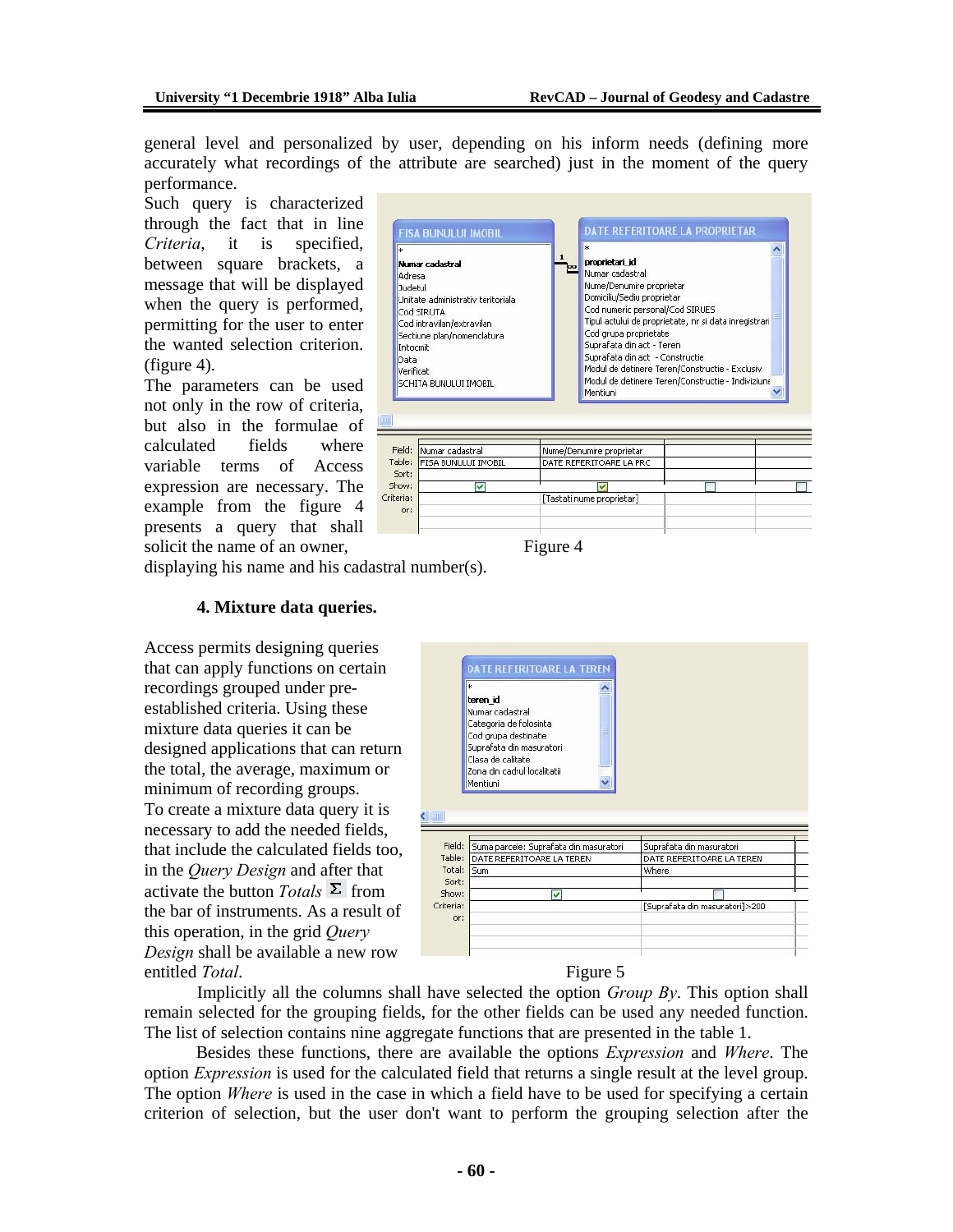respective field. A field were the selection option *Where* is used can not come out in the output result of the query. The query from the figure 5 shall display the sum of parcels from the field "Suprafata din masuratori" that carry out the next condition: have the area bigger than 200 square meters.

| <b>Function</b> | <b>Return</b>                | Type of fields where can be applied   |
|-----------------|------------------------------|---------------------------------------|
| Sum             | The sum of values            | Number, Date/Time, Conversion, Domain |
|                 |                              | Aggregate                             |
| Avg             | The arithmetic mean          | Number, Date/Time, Conversion, Domain |
|                 |                              | Aggregate                             |
| Min             | Minimum value                | Number, Date/Time, Conversion, Domain |
|                 |                              | Aggregate                             |
| Max             | Maximum value                | Number, Date/Time, Conversion, Domain |
|                 |                              | Aggregate                             |
| Count           | Total number of values       | All types                             |
| <b>StDev</b>    | Standard deviation of values | Number, Date/Time, Conversion, Domain |
|                 |                              | Aggregate                             |
| Var             | Variation of values          | Number, Date/Time, Conversion, Domain |
|                 |                              | Aggregate                             |
| First           | First value                  | All types                             |
| Last            | Last value                   | All types                             |

Table 1.

# **5. CrossTab Queries**

.

 The *CrossTab Queries* are very useful in the aim of multi-dimensional analysis of data, permitting to acquire synthetic situations similar pivot-tables acknowledged from Microsoft Excel. Access permits elaboration of tables where grouping and sorting can be achieved so much on rows as on columns and at their intersections accomplish complex calculations. The steps for performing a *CrossTab* query are:

1. In *Design View* choose the data tables and select the necessary fields for display and in case of need, the fields that have enforce restrictions.

 2. From the menu *Query* select the option *CrossTab Query* and the effect is the appearance of the rows *Total* and *CrossTab* in the grid query.

3. Specify the way of data aggregate, respectively the functions in the field *Total*.

4. In the field *CrossTab* make one's choice for *Row Heading* in the case of the fields that will be displayed on rows table and *Column Heading* for the fields displayed on vertical and *Value* for the values displayed at the intersection of rows and columns. It is permitted the existence of several fields grouped on horizontal line *Row Heading*, but just one field with *Column Heading* and one field with *Value.* 

 In the figure 6, I presented the way to obtain the number of cadastral works made by authorized persons and displayed on years. I used the calendar function *Year( Date())* for displaying the columns and the function *Count* for the count cadastral works made by each authorized person.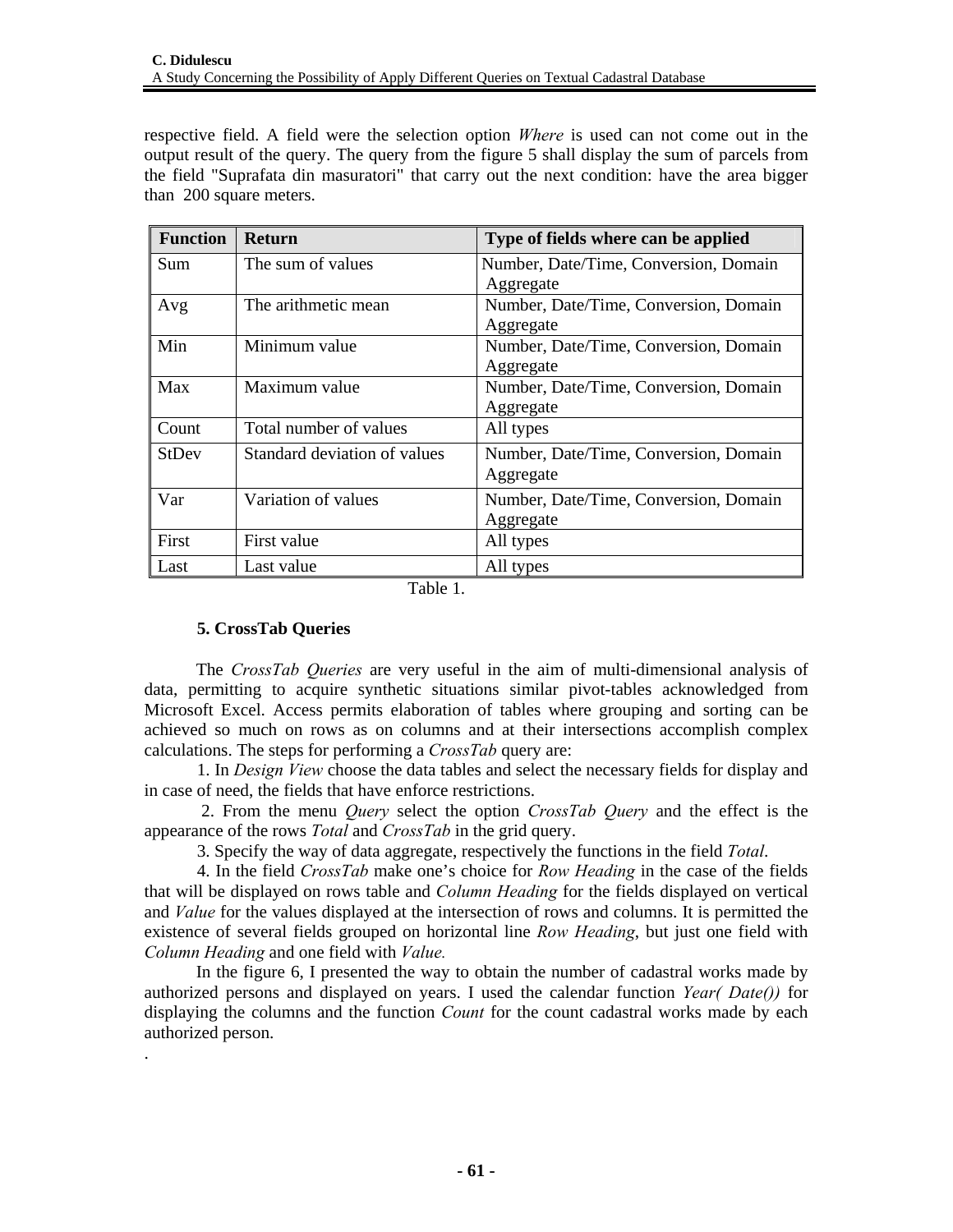|              |                                                 |                         |                                          | Intocmit         | 2006 | 2007 | 2008     |
|--------------|-------------------------------------------------|-------------------------|------------------------------------------|------------------|------|------|----------|
|              | <b>FISA BUNULUI IMOBIL</b>                      |                         |                                          | Dumitru Dan      | 11   |      |          |
|              | sk.                                             |                         |                                          | Florescu Geta    |      |      | Э        |
|              | Numar cadastral                                 | ٠                       | <b>DATE REFERITOARE LA CONSTRUCTII</b>   | Georgescu Ion    |      | 8    |          |
|              | Adresa                                          |                         | <b>x</b>                                 | ing. Popescu lon |      |      |          |
|              | Judetul                                         |                         | constructii id                           | Ionescu Adrian   |      | 5    |          |
|              | Unitate administrativ teritoriala<br>Cod SIRUTA | $\overline{\mathbf{R}}$ | Numar cadastral                          | Ionescu Florin   | 5    |      |          |
|              | Cod intravilan/extravilan                       |                         | Nr corp cladire/constructie              | Niculae Daniela  | 12   |      |          |
|              | Sectiune plan/nomenclatura                      |                         | Denumire<br>Suprafata construita la sol  | Popescu Gheorghe | ĥ    |      | 7        |
|              | Intocnit                                        |                         | Cod grupa destinatie                     | Sava Nicolae     | 11   |      | 10       |
|              | Data<br>Verificat                               |                         | Mentiuni                                 | Vasiliu Teodor   | 8    | 5    | 2        |
| $\leftarrow$ | SCHITA BUNULUI IMOBIL                           |                         |                                          |                  |      |      |          |
|              |                                                 |                         |                                          |                  |      |      |          |
| Field:       | Intocmit                                        | Year([Data])            | ContoralNumar cadastral: Numar cadastral |                  |      |      |          |
| Table:       | <b>FISA BUNULUI IMOBIL</b>                      |                         | DATE REFERITOARE LA CONSTRUCTII          |                  |      |      |          |
| Total:       | Group By                                        | Group By                | Count                                    |                  |      |      |          |
| Crosstab:    | Row Heading                                     | Column Heading          | Value                                    |                  |      |      |          |
| Sort:        |                                                 |                         |                                          |                  |      |      |          |
| Criteria:    |                                                 |                         |                                          |                  |      |      |          |
|              |                                                 |                         |                                          |                  |      |      |          |
| or:          |                                                 |                         |                                          |                  |      |      | Figure 6 |

### **6. Action queries**

Access puts at users command a distinct category of queries that permit operating and updating data. These queries can have as a result to create a table (*Make-Table Query*), data update (*Update Query*), the addition of recordings (*Append Query*) and the erase of recordings (*Delete Query*). The way of elaboration a query is similar as in the case of select queries, having as supplementary stage the explicit stipulation of the action type query from the *Query* menu.

#### **6.1. Make-Table Query**

The creation of new tables based on recordings from the tables already existing implies the run through the next stages:

1. The elaboration of a select query in *Design View* in which shall be taken in the calculus just the fields from the structure of new table.

| Suprafata din act - Constructie<br>Mentiuni<br>nr_crit_prop                    | Suprafata din act - Teren<br>Modul de detinere Teren/Constructie - Exclusiv<br>Modul de detinere Teren/Constructie - Indiviziune |                           | Suprafata din masuratori<br>Clasa de calitate<br>Zona din cadrul localitatii<br>Menhuni<br>nr crit parc |                                                                   | Table Name:<br>Current Database<br>Another Database:<br>File Name: | raport                                                | $\checkmark$<br>Browse | Cancel |
|--------------------------------------------------------------------------------|----------------------------------------------------------------------------------------------------------------------------------|---------------------------|---------------------------------------------------------------------------------------------------------|-------------------------------------------------------------------|--------------------------------------------------------------------|-------------------------------------------------------|------------------------|--------|
| Field:<br>Nume/Denumire proprietar<br>Table:<br>DATE REFERITOARE LA PROPRIETAR |                                                                                                                                  | Suprafata din act - Teren | DATE REFERITOARE LA PROPRIETAR                                                                          | Suprafata din act - Constructie<br>DATE REFERITOARE LA PROPRIETAR |                                                                    | Suprafata din masuratori<br>DATE REFERITOARE LA TEREN |                        |        |
| Sort:<br>Show:                                                                 | M                                                                                                                                |                           | $\blacktriangledown$                                                                                    |                                                                   | ⊽                                                                  | M                                                     |                        |        |



2. Turning the option *Make-Table Query* from the menu *Query* and stipulation in the dialog box *Make Table* the name of the new table. The new table can be created in another database too, if is click the option *Another Database* and is specified the name of the file.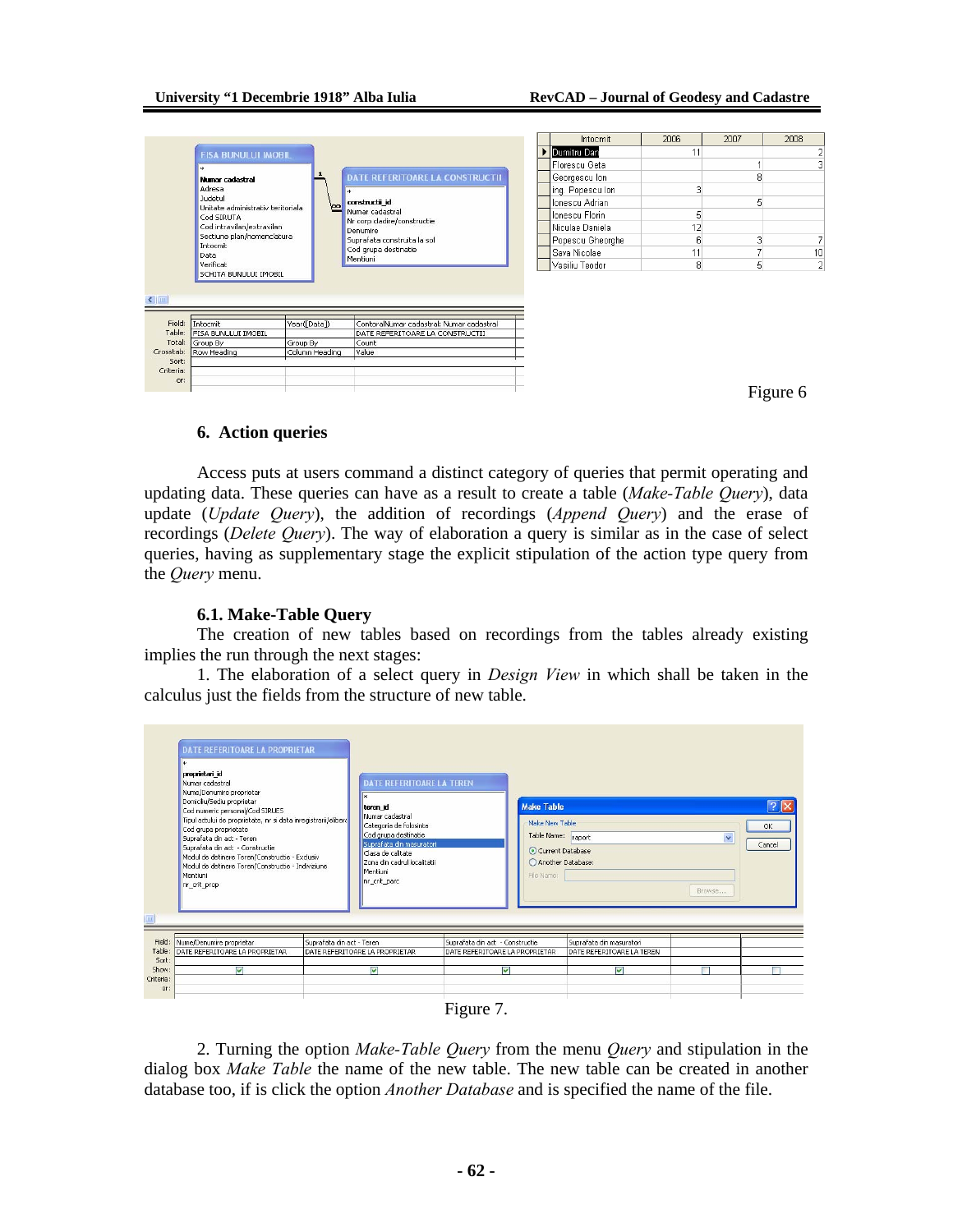It has to be mentioned that the new table will inherit all the data types and dimensions of fields from the source table, but not the primary key and the properties at field level. If the name specified in the dialog box *Make Table* already exits, the old table with the same name will be erased before the generation of the new one.

## **6.2. Update Query**

This type of queries permits the modification of data values from one or many fields of records that satisfies the restrictions settled by users. To perform an update query is necessary to select the fields that will be updated after the turning the option *Update Query* from the menu *Query*.

| Cod SIRUTA<br>Cod intravilan/extravilan<br>Sectiune plan/nomenclatura<br>Intocmit<br>Data<br>Verificat<br>SCHITA BUNULUI IMOBIL |                                                                                          | Tipul actului de proprietate, nr si data inregistrarii/eliberari |                                                                                                                                                                                                                                                                                         |
|---------------------------------------------------------------------------------------------------------------------------------|------------------------------------------------------------------------------------------|------------------------------------------------------------------|-----------------------------------------------------------------------------------------------------------------------------------------------------------------------------------------------------------------------------------------------------------------------------------------|
|                                                                                                                                 |                                                                                          |                                                                  |                                                                                                                                                                                                                                                                                         |
|                                                                                                                                 |                                                                                          |                                                                  |                                                                                                                                                                                                                                                                                         |
|                                                                                                                                 |                                                                                          |                                                                  |                                                                                                                                                                                                                                                                                         |
|                                                                                                                                 |                                                                                          |                                                                  |                                                                                                                                                                                                                                                                                         |
|                                                                                                                                 | Suprafata din act - Teren<br>DATE REFERITOARE LA PROPRI<br>[Suprafata din act - Teren]+2 |                                                                  | Cod grupa proprietate<br>Suprafata din act - Teren<br>Suprafata din act - Constructie<br>Modul de detinere Teren/Constructie - Exclusiv<br>Modul de detinere Teren/Constructie - Indiviziune<br>Mentiuni<br>Nume/Denumire proprietar<br>DATE REFERITOARE LA PROPRIETAR<br>"PETRE ELENA" |

Figure 8.

As a result of this operation shall become available the row *Update To:* in which is shall be completed the formula or the value needed for update.

 For illustrate, I presume that the ground surface from papers of the owner "Petre Elena" were recorded erroneously, with 2 less meters. For the update of this value I perform the update query from the figure 8.

# **6.3. Append Query**

The append queries offer the users the possibility of insertion new records in tables starting from the existing records. There are similar steps in performing an append query as in the previous queries with the difference that from the menu *Query* it shall be selected the option *Append Query*. As result of this operation shall become available the row *Append To:* in the window of query project.. In this row it shall be specified for each field from data table the name of corresponding field from the table were the data will be append. In the figure 9, I added in the table *"Evidenţa datării numerelor cadastrale pe anul 2008"* the fields "numar cadastral" and "data" from table *"Fişa bunului imobil",* adding as criteria the selection year 2008.